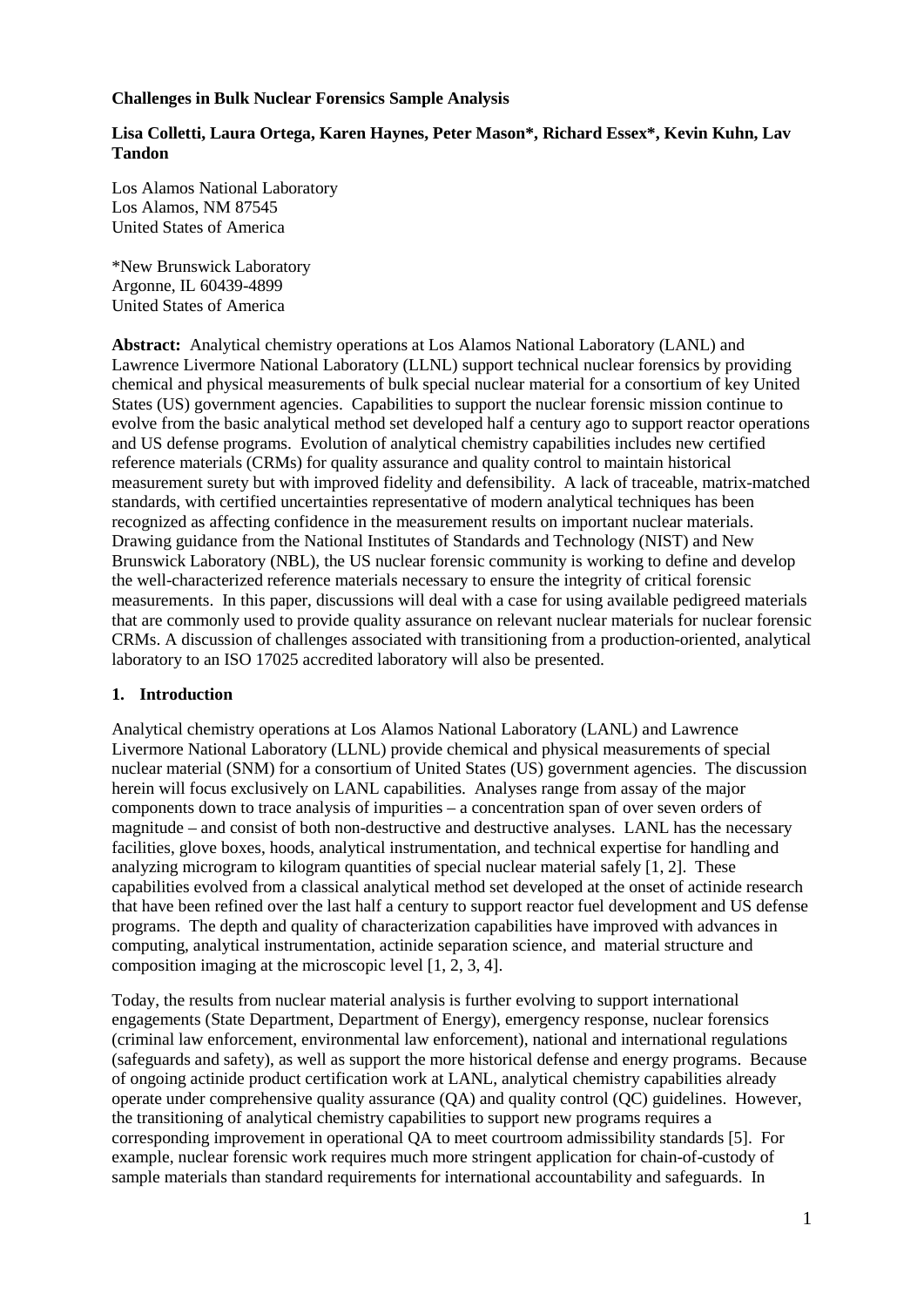addition, application of new analytical methods to material analysis is often required. Pcynometry, scanning electron microscopy, and x-ray diffraction are methods traditionally used in areas of research and development rather than in routine characterization of SNM materials. These new methods require development of standards and appropriate controls if they are to be useful to all programs [2].

The majority of the existing certified reference materials (CRMs) for bulk SNM analysis were produced in support of international safeguards, but are also relevant to nuclear power and defense programs, amongst others. In the nuclear forensic analysis community, the ability to prove or trace sample measurement data back to a traceable, established metrological standardization scheme is critical to defensibility. Availability of a limited number of traceable, matrix-matched standards with certified values and uncertainties representative of modern analytical techniques has been recognized as affecting confidence in the measurement results on important nuclear materials [2]. In addition, available matrix-matched, traceable standards are (1) limited in material type (U, Pu…) and compositions; (2) provide certified values for a limited analyte set focused on past nuclear program needs; (3) carry measurement uncertainties determined using old and less precise methods; (4) are packaged in amounts too large for easy shipping or site handling; or (5) are often not available at all for important characteristic measurements. Extensive discussions of these shortcomings are published in the Inn et. al. 2008 [6] and 2013 paper [7].

Drawing guidance from the National Institute of Standards and Technology (NIST) and New Brunswick Laboratory (NBL), the US nuclear forensic community is working to define and develop the reference materials necessary to ensure the integrity of critical forensic measurements. From this work, various federal agencies have developed a plan to produce CRMs and working reference materials (WRMs) for trace actinides, trace metal elements, and chronometers in uranium (U) and plutonium (Pu) matrices [6, 7]. Separately there is an ongoing effort at the international level through the various metrology labs from across the globe (including NIST, NBL, Commission d'ÉTAblissement des Méthodesd'Analyse: Analytical Methods Committee [CETAMA], and the Institute for Reference Materials and Measurements [IRMM]) to provide support for nuclear forensics and the International Atomic Energy Agency (IAEA) [8, 9]. In this paper, work LANL has performed towards the overall goal of providing well-characterized, homogeneous, stable, pedigreed materials for QA and traceability on nuclear forensic materials is discussed.

In the absence of relevant reference materials, well established QA programs with appropriate QC materials, inter-laboratory comparison programs, application of independent methods based on different principles, and method implementation by different operators are often used to verify and validate analytical methods and techniques [9, 10, 11]. It was anticipated that adding the ISO 17025 program could build on the existing quality program to ensure legal defensibility of data for forensic programs, especially when limited RM is available. In 2012 the first 6 methods were accredited with another 7 methods accredited in 2013. Acquiring ISO 17025 accreditation has further strengthened LANL's reputation as a leader within the international nuclear community for its technical depth and ability to produce accurate and precise analytical data. A discussion of challenges associated with transitioning from a non-accredited to an ISO 17025 accredited analytical laboratory will be discussed.

### **2. Use and support of traceable pedigreed materials.**

Analytical chemistry at LANL has addressed traceability in a multi-faceted effort. Initially, as part of the broader community working with nuclear materials, expert personnel participated in discussions over the last six decades to identify existing and emerging needs of the analytical laboratory communities [7, 9, 12]. From recent discussions, LANL has collaboratively acted onon 3 approaches to making pedigreed materials more available: repackaging, recertifying, and producing new reference materials. LANL is a logical and effective partner for these activity as it possessed (1) the facilities to handle both the high activity and quantity of material; (2) trained personnel; (3) a 60 year, demonstrated history with providing measurements for certification and production of Pu reference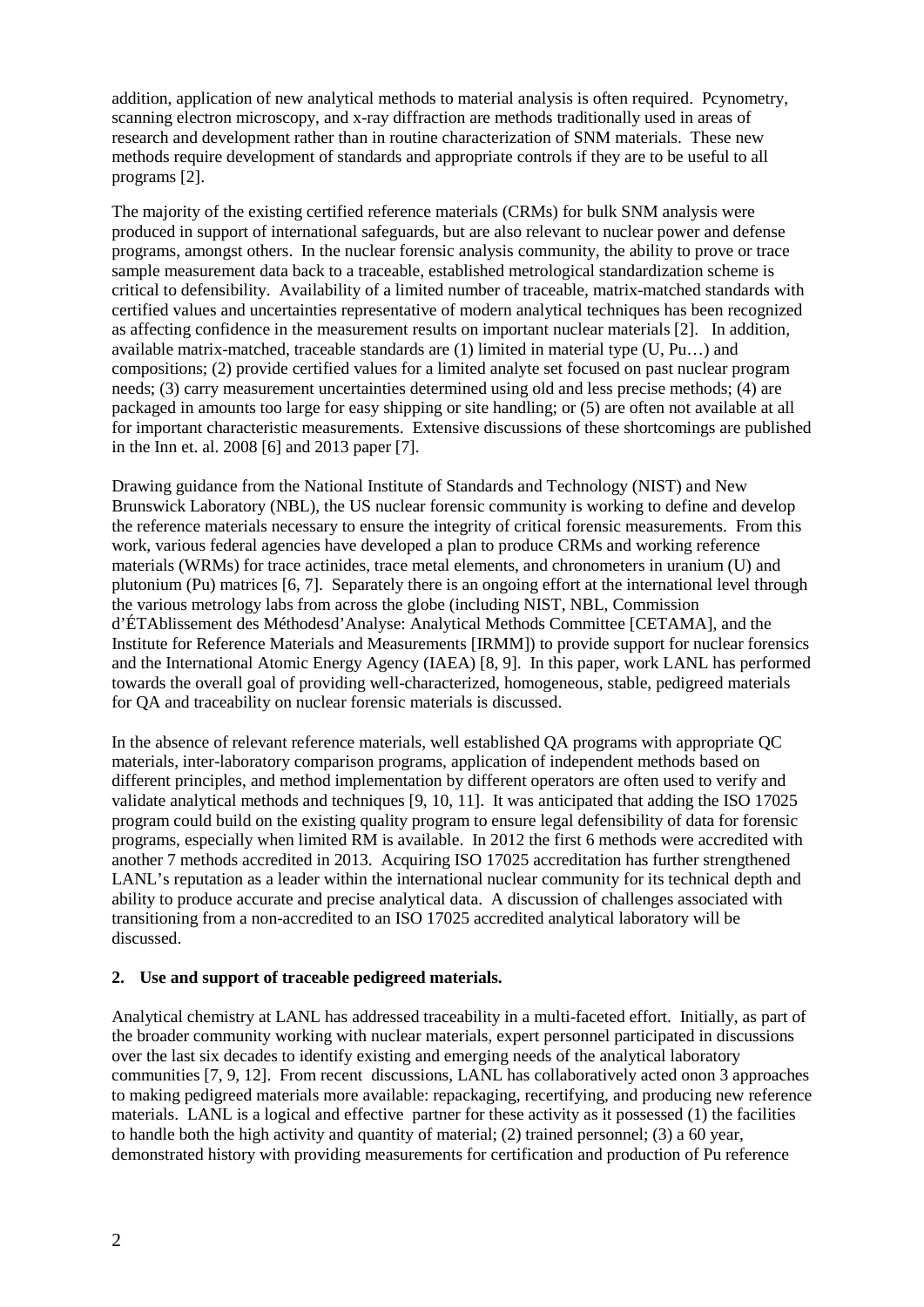materials in conjunction with NBL and NIST; (4) demonstrated excellence in providing high quality measurements; and (5) a robust QA program.

# *2.1 Repackaging*

The activity of many Pu CRMs have significantly increased due to  $^{241}$ Am in-growth from  $^{241}$ Pu decay over the decades following certification., In many instances, the increased activity of Pu CRMs had increased to the point that it became difficult to ship these materials to sites with very limited abilities to handle more than milligram quantities of SNM. These sites could not receive the RMs as originally packaged. Thus, repackaging into smaller amounts became an effective and relatively quick solutions to make currently certified materials more widely available without the expensive and time-consuming option of having to completely refabricate and re-certify these materials.

In 2008, LANL analytical chemistry repackaged CRM 136, 137, and 138 into smaller quantities. These standards are most commonly used as isotopic QCs or calibration standards. The plutonium sulfate tetrahydrate ( $Pu(SO_4)_{2}$ -4H<sub>2</sub>O), isotopic CRMs had been originally packaged in 1970 by NIST, then called the National Bureau of Standards, as SRMs 946, 947, and 948. In 1982, the ownership of these materials transferred to NBL and their identification changed to CRM 136, 137, and 138 with new certificates of analysis issued. Each original SRM vial held 0.25g of material. Upon receipt and un-packaging of this material, LANL identified several issues with the degradation of the old, original packaging (see Figure 1).

**Figure 1:** Photos showing original packaging of these materials as received. Material was verified in good condition, and the outer bag intact. Forty years of aging effects seen in the inner packaging. A) Original colorless glass vials now opaque with brittle caps, B) inner containment bag completely disintegrated.



Tthese SRMs were successfully repackaged into 10 mg and 50 mg quantities. To verify that handling during the repackaging process did not contaminate the materials, blanks modeling the entire process were performed prior to the introduction of the RMs to the workspaces. This process was proceeded by preparing the area with extensive clean up and introduction of new materials and supplies used for processing. Blanks in this case returned values at the picogram levels for Pu. In addition, process blanks were created and handled through the entire process of repackaging alongside the RMs. Pu isotopic analyses of the re-packaged materials were carried out via thermal ionization mass spectrometry on randomly selected vials. All verification measurements performed at LANL are traceable to CRM 126a. (See Table 1 for comparison of the analyzed and certified values.) The measurements carried out to support this work are within the uncertainties associated with the original certified values, and the data verified that the material was not contaminated during handling [13].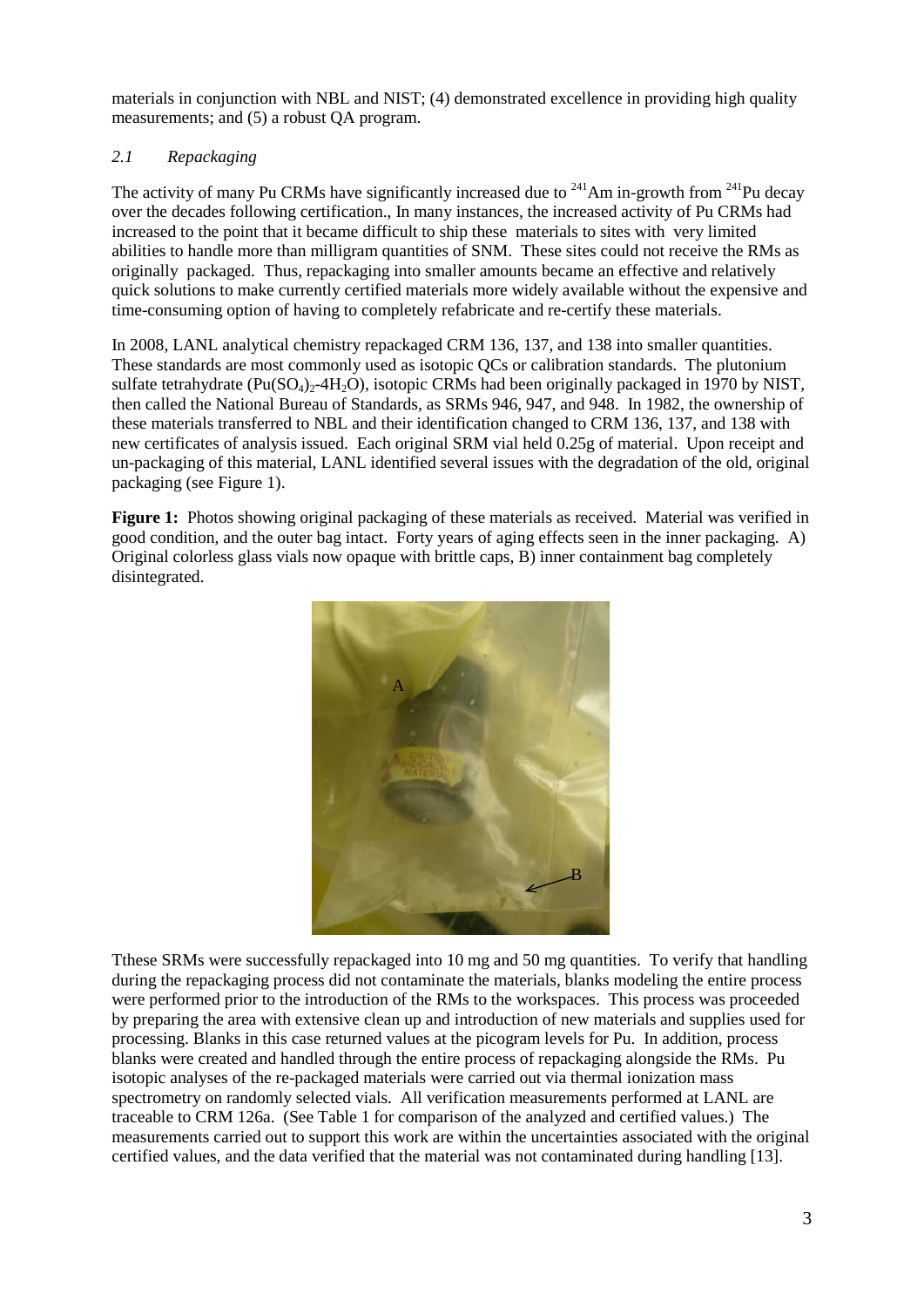| <b>CRM 137</b>             | Pu Isotope Weight % $(2/10/09)$ |        |          |          |          |  |
|----------------------------|---------------------------------|--------|----------|----------|----------|--|
|                            | 238                             | 239    | 240      | 241      | 242      |  |
| <b>LANL</b> Average        | 0.230                           | 78.705 | 19.039   | 0.7846   | 1.242    |  |
| LANL uncertainties         | 0.001                           | 0.008  | 0.008    | 0.0008   | 0.002    |  |
| Certified Value,           |                                 |        |          |          |          |  |
| (decay corrected)          | 0.228                           | 78.703 | 19.040   | 0.786    | 1.244    |  |
| Certificate uncertainties, |                                 |        |          |          |          |  |
| 95% confidence interval    | 0.007                           | 0.015  | 0.015    | 0.005    | 0.003    |  |
| <b>Absolute Difference</b> | 0.002                           | 0.002  | $-0.001$ | $-0.001$ | $-0.002$ |  |

**Table 1**: Example of verification data. Ten replicate analyses across multiple vials provided the data below.

The repackaged material became available through NBL in mid-2009. Figure 2 shows the materials as they are currently packaged.

**Figure 2**: Newly re-packaged standards in A) first tape sealed, zip lock bag, B) second, heat-sealed, Mylar bag, and C) final container ready for shipping.



### *2.2 Recertification*

Another more involved approach is to recertify existing stocks of CRMs with more modern analytical methods and technologies while applying principles from the Guide to the Expression of Uncertainty in Measurement (GUM), also known as ISO/IEC Guide 98-3. In 2011, LANL worked with NBL to analyze CRM 125a for U assay values using a modified Davies-Gray analysis. The original U125a assay values are from the 1997 certificate determined using the high accuracy and precision NBL titration method that was traceable to NBL's CRM 99 Potassium dichromate standard.The LANL modified Davies-Gray method was traceable to NBL CRM 112a U metal standard. LANL assay values (Table 2) showed no statistically significant difference from the original certified value within the uncertainty of the measurements, and supported an NBL decision to continue using the original certified assay values produced by the high accuracy and precision titration method.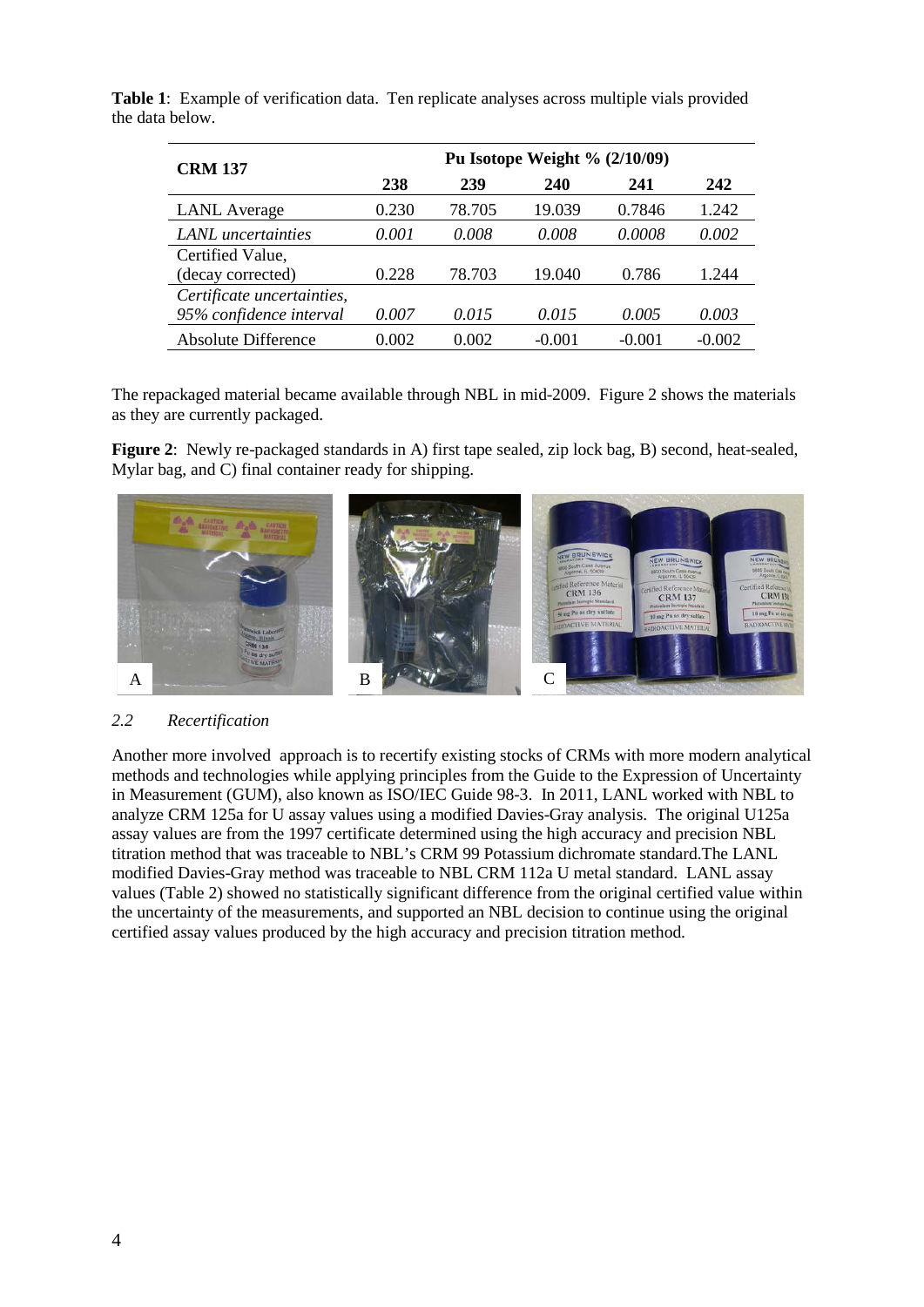| <b>CRM</b> 125a                | U Assay (wt. $\%$ ) | <b>Expanded</b><br>uncertainty,<br>$k = 2 (wt. %)$ |
|--------------------------------|---------------------|----------------------------------------------------|
| Certified value 1997           | 88.129              | 0.014                                              |
| LANL, analyst 1, avg.          | 88.112              | 0.062                                              |
| LANL, analyst 2, avg.          | 88.117              | 0.065                                              |
| Absolute difference, analyst 1 | $-0.017$            | N/A                                                |
| Absolute difference, analyst 2 | $-0.012$            | N/A                                                |

**Table 2:** Example of verification data provided to NBL for CRM 125a. Each analyst had  $n = 5$  and performed his or her work on different days.

In 2013, NBL reissued the certificate of analysis including expanded information with many orders of magnitude improvement in the certified isotopic accuracy and associated uncertainties. Also included on the reissued certificate is a model purification date. This revised latter information is extremely important for nuclear forensics applications since for the first time it provides a U chronometry RM [8]. The great improvement in accuracy and uncertainty information, as well as the certified purification date, allow this standard to be used in many more applications and provide the traceability that many new forensic methods require.

### 2.3 *Production*

Finally, the most difficult and costly approach is to produce new RMs. The analytical chemistry group and the wider Los Alamos assets have been involved in the production and independent characterization of Pu-based RMs – for example, the Pu metal CRM126a (an isotopic and assay standard) was produced and certified in 2004. More recently, LANL produced, packaged, and characterized two Pu oxide reference materials. These will be certified for the trace actinides in Pu along with Pu assay and isotopic compositions.

The first proposed RM material started as doubly electro-refined (very high purity) Pu metal. This material was converted to oxide by exposure to air. The second proposed RM material was prepared from kilogram quantities of oxide that went through extensive cleanup for actinides and trace element including dissolution and ion exchange followed by oxalate precipitation and oxide conversion. In both cases, the entire processing history of the material is known including the dates of chemical separation. Both RMs were stabilized by calcining with slow ramp heating and then holding the final temperature for two hours at 750 °C and 650 °C respectively. For relatively pure  $PuO<sub>2</sub> RMs$ , these temperatures ensure the materials are stable as determined by loss-on-ignition measurement. Higher calcination temperatures could have been used, but this can result in a material that is much more difficult to dissolve with standard acid dissolution protocols utilized globally. These temperatures are high enough to ensure the RMs remain stable over time in the current storage/packaging environment.

These new RMs were portioned in labeled, sealed containers. Each container held between 160 to 200 mg of Pu oxide with 150 units total prepared. Characterization measurements were performed using analysis protocols developed with NBL that ensured high quality results with traceability to existing certified standards. These methods have been validated through participation in interlaboratory comparison programs where these attributes have been tested annually for the last decade. Measurements performed included (1) Pu assay by controlled potential coulometry; (2) U assay by isotopic dilution mass spectrometry; (3) Pu/U isotopic analysis by thermal ionization mass spectrometry; (4) Am by gamma spectrometry; and (5) Np by total alpha counting and alpha spectrometry and inductively coupled plasma mass spectrometry. Measurements were performed on multiple vials, in duplicate for each sample for all measurements. A final report on these materials was submitted to NBL to initiate the formal certification process in October 2013.

## **3. ISO 17025 Transition Challenges**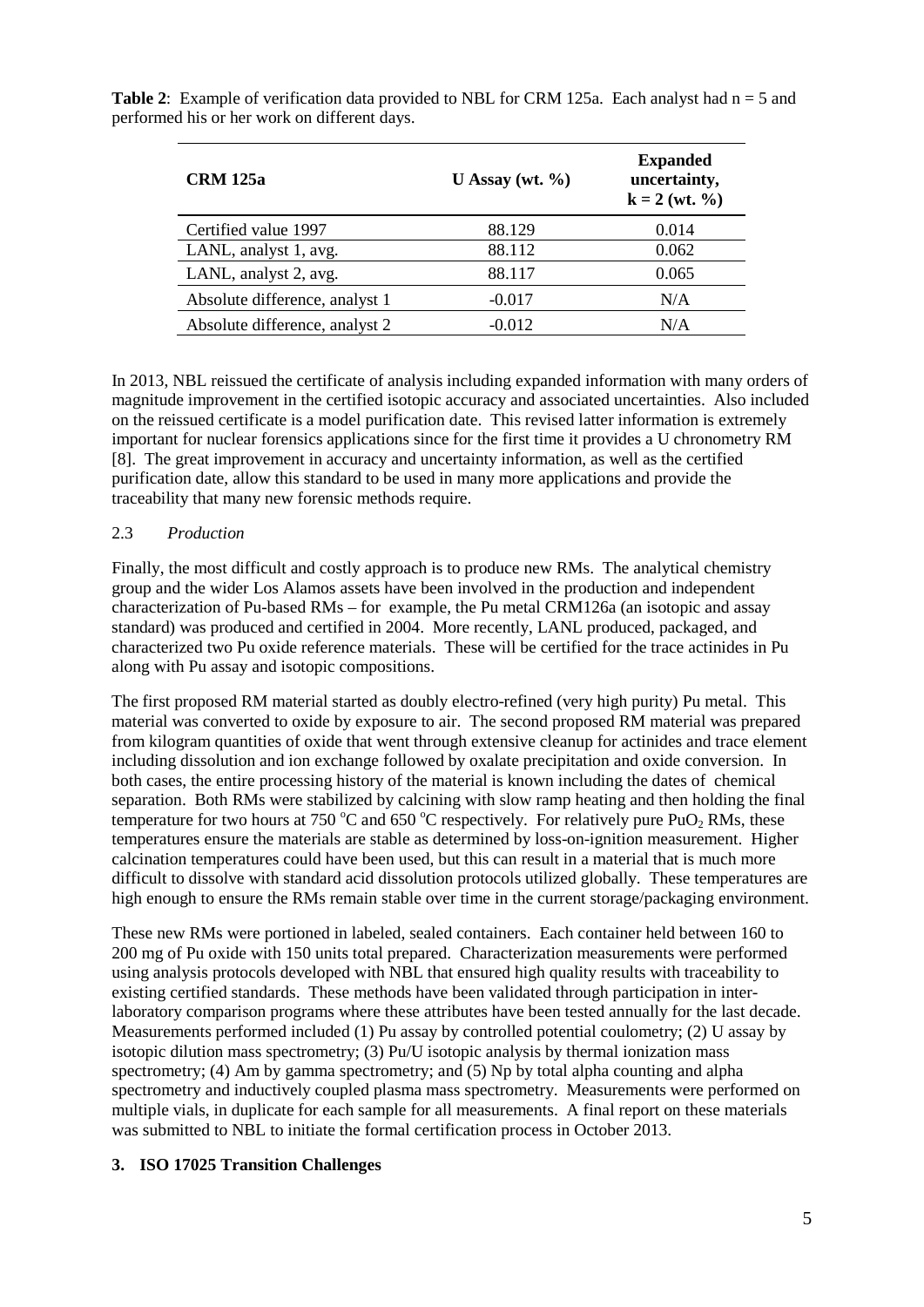LANL analytical chemistry has always maintained a robust QA program due to the consistent work for nuclear energy (NQA-1 *Quality Assurance Requirements for Nuclear Facility Applications* requirements) and defense programs (QC-1, *Weapon Quality Policy* requirements). Analytical methods and associated procedures have defined QC measures to assure validity of a method's precision, accuracy, and sensitivity. Quality control measures may include, but are not limited to, method blanks, laboratory control samples, laboratory surrogates, internal standards, matrix spikes and matrix spike duplicates, interference check samples, serial dilution, and environmental contamination controls. The acceptance criteria for each QC measure are identified and tracked via control charts. Thus, the additional requirement to become ISO 17025 accredited requested by some external customers did require a philosophical change to the way the QC program was implemented. To start the process, a review of our existing programs against ISO 17025 requirements was conducted for the group by independent QA specialists. This section will focus on the analytical quality activities that required most effort.

### *3.1 Validation of ongoing methods*

All QA programs at LANL require that a method be validated and tested for performance based on accepted, peer reviewed, scientific principles. However, ISO 17025 requires that the validation of bias, accuracy, and uncertainty have to be formally documented. Most of the methods used by the analytical chemistry at LANL have formal validation reports for operations support documented over the last several decades. These validation reports were modified as new technologies and instruments were implemented within the method. However, during preparation for the ISO 17025 audit it was discovered that no formal validation documentation existed for a few historical/classical methods. Furthermore, these methods had been modified slightly due to the evolution in both environmental law and health/safety rules and regulations since the time the originating peer reviewed papers were published.

Due to the inadequate documentation, analysts reviewed 25 years of records and data to establish that the modifications made to the original methods did not affect the quality of results being provided. For example, analytical chemistry at LANL has been using a version of the Davies-Gray titrimetric analysis modified to use ceric sulfate as the titrant with CRM 112a for calibration since 1992. The record review found that two separate LANL technicians had run identical samples using the original dichromate standard titrant method and the modified ceric sulfate titrant method prior to implementation of the changes. These records included comments regarding modified method's performance. In addition, the modified method LANL currently uses was published in a peer report by NBL [14]. This report was a rigorous statistical comparison of the original and modified methods, finding that the two methods produced identical data on appropriately matrix-matched materials. Finally, the method had continuous participation in an ongoing inter-laboratory comparison program evaluating against International Target Values. As a result, memos and yearly reports from an independent evaluator proved the modified method was yielding continuous, unbiased, and accurate results with uncertainties that met international standards. With these facts in hand, a validation memo formally documenting the history, the statistical accuracy, and uncertainty of the method, as well as the ongoing excellent performance, was issued.

### 3.2 *Procedural issues and potential impacts*

Once a method is validated, and after proving long-term statistical control, the next challenge is to keep the method validated by exercising the measurement system on a regular basis. It is also important to maintain traceability through use of appropriate calibration and QC materials. Nuclear forensic samples can sometimes provide unique challenges by being greatly different than production samples [7, 15, 16, 17]. To address this, the program must be designed in a manner that allows for variability found in material types so that the results are admissible in court or pass scientific peer review. Therefore, when updating methods with new information, care must be taken to ensure that additions to or deletions from the procedure do not change the overall validation status of the method. The validation process should evaluate a sufficient variety of material types to verify and retain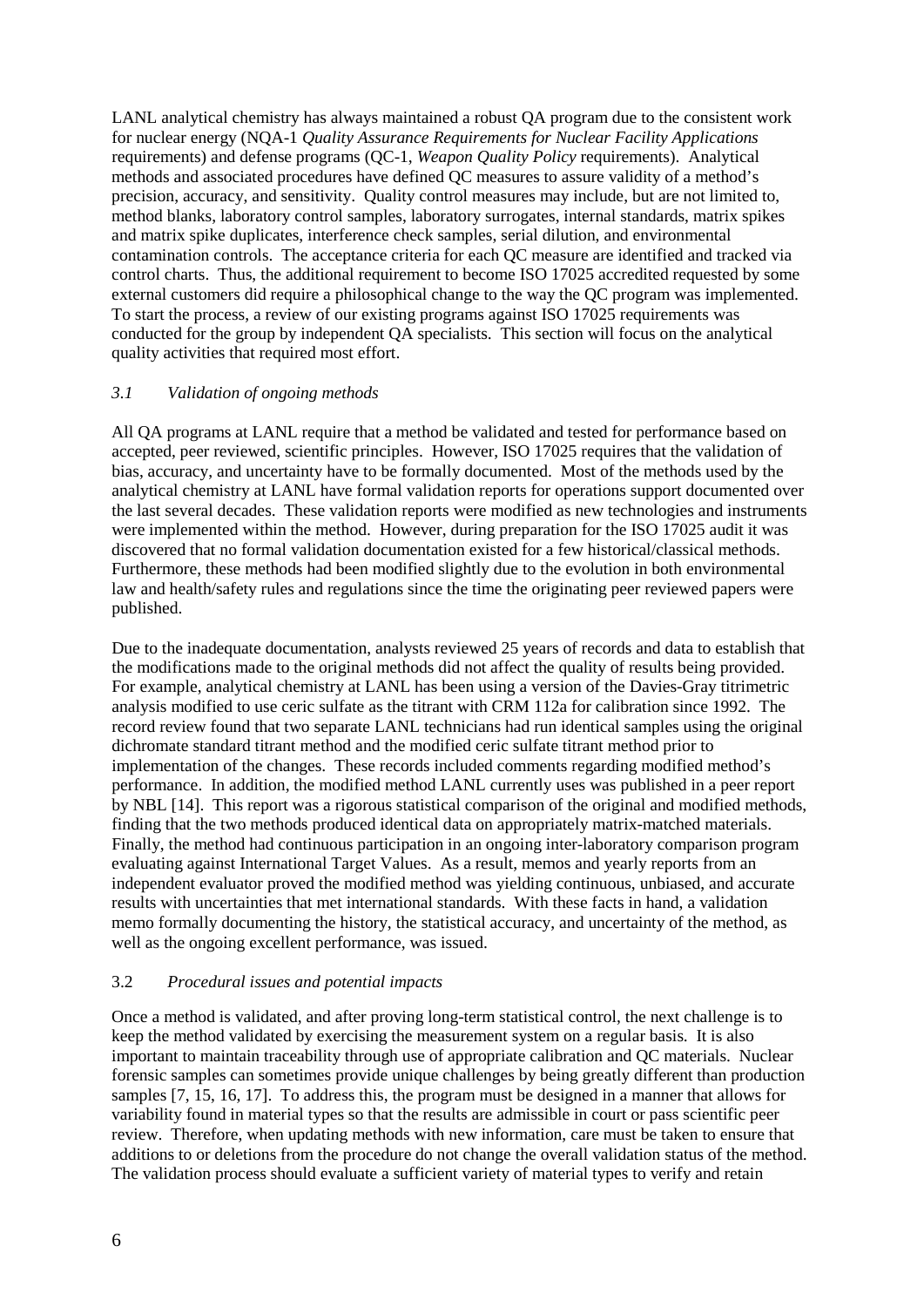method flexibility and conditional boundaries needed to produce defensible result in terms of accuracy, precision, and uncertainty. For instance, Table 3 gives examples of wording that can potentially lead to issues that preclude admissibility in court. However, if more flexible phrasing is used with options for unusual materials or situations, the analyst can produce results that are court admissible. Therefore, the initial method and associated validation approved by the customer and performed by the analyst has to be designed in a careful, thoughtful manner. Years of experience at LANL in the support of various national and international programs have resulted in procedures already containing some flexible wording needed to address the variability sometimes encountered. However, as part of the ISO17025 accreditation, this aspect was especially scrutinized. In some cases, it was found that an updated validation was required to include some additional aspect or additional flexibility in a method.

| <b>Example</b>                         | <b>Inflexible</b>                                                                  | <b>Flexible</b>                                                                                                                                                                                                                                        |  |  |
|----------------------------------------|------------------------------------------------------------------------------------|--------------------------------------------------------------------------------------------------------------------------------------------------------------------------------------------------------------------------------------------------------|--|--|
|                                        |                                                                                    | Three replicates of each sample are<br>typically run unless the amount of available<br>sample is limited.                                                                                                                                              |  |  |
| Minimum number of<br>sample replicates | Run three replicates of<br>every sample.                                           | The supervisor will consult with the<br>customer to see if an analysis using less<br>than three replicates is acceptable or if the<br>customer wants the analysis cancelled.                                                                           |  |  |
| Acceptance criteria                    |                                                                                    | If a sample analyzed "x" value exceeds the<br>calibration point by                                                                                                                                                                                     |  |  |
|                                        |                                                                                    | For calibrations $\leq 1000$ ppm, $>250$ ppm,                                                                                                                                                                                                          |  |  |
|                                        | Sample analyzed "x"<br>value exceeding the<br>calibration range cannot<br>be used. | For calibrations above $>1000$ ppm, $>25\%$                                                                                                                                                                                                            |  |  |
|                                        |                                                                                    | 1) Analyze a check standard that has a<br>certified value as close as possible to the<br>reported sample value.                                                                                                                                        |  |  |
|                                        |                                                                                    | 2) If the check standard results are within<br>3-sigma from the standard's certified value,<br>then the returned result for the sample may<br>be reported.                                                                                             |  |  |
|                                        |                                                                                    | 3) If the check standard results are not<br>within 3-sigma from the standard's<br>certified value, the sample must not be<br>reported. Instead, obtain recuts and<br>recalibrate the system using the higher<br>value standard or reanalyze the sample |  |  |
|                                        |                                                                                    | using a smaller sample size.                                                                                                                                                                                                                           |  |  |

**Table 3**: Inflexible procedural wording compared to flexible procedural wording

## *3.3 Performance assessment protocols*

In order to assure a customer that the results provided are accurate and meet expected uncertainties, ISO 17025 requires that all certified/accredited methods be evaluated by performance testing. The minimum testing specified is two techniques per year with all certified techniques tested once within a four-year window. Since analytical programs are only recently ISO-17025 compliant, LANL has conservatively chosen to exceed this requirement by testing every method at least once every year for both Pu and U matrices Assurance can be accomplished by participating in performance tests, interlaboratory comparison programs, or by monitoring QC data for matrix-matched, traceable standards. The challenge for LANL – and all laboratories that do bulk special nuclear material nuclear forensic work – is that there are currently very few certified (ISO 17043) performance test programs available to participants in the US. This means round-robins or QC data from traceable RMs must be used.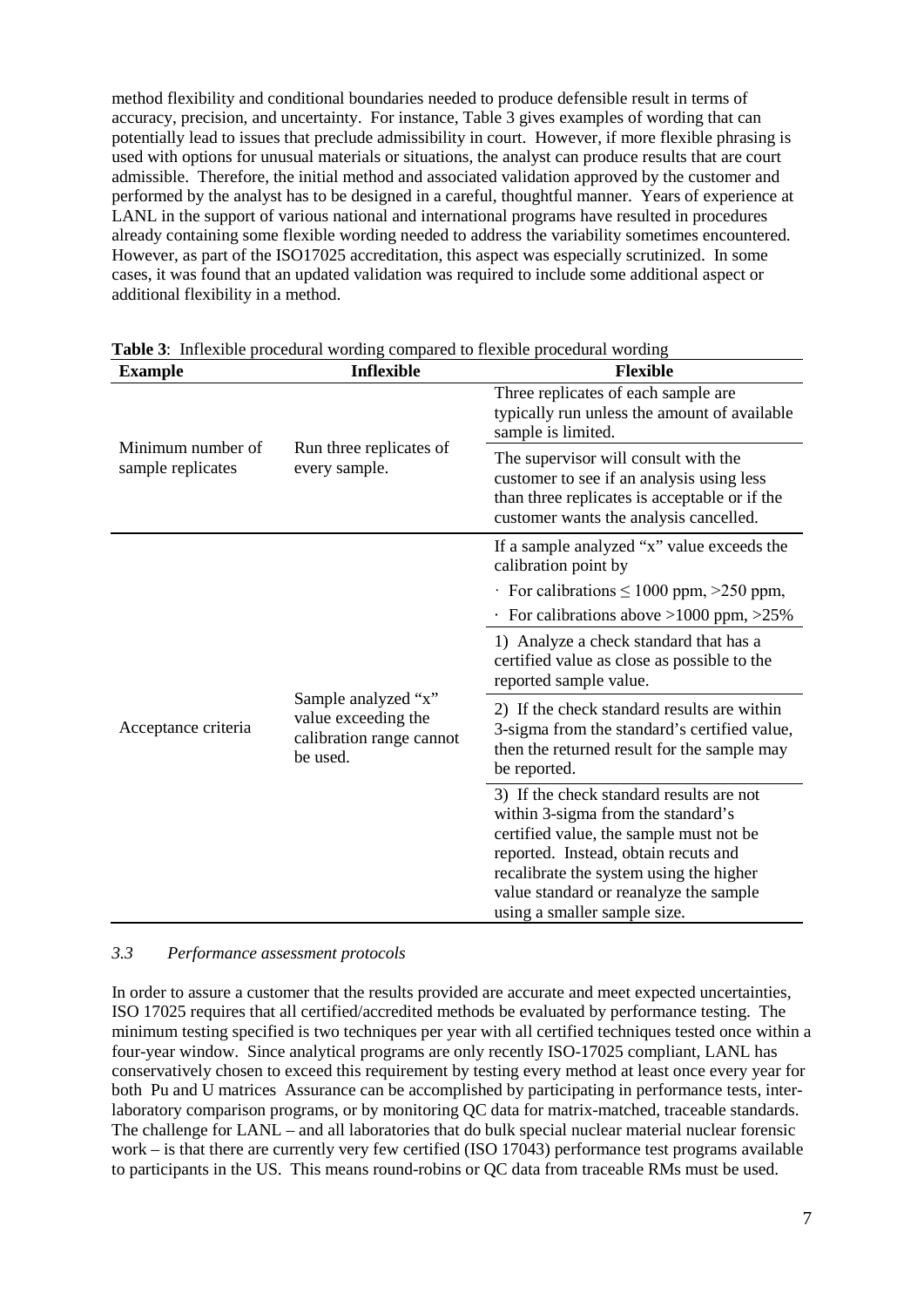Fortunately, US Department of Energy (DOE) has required US laboratories providing Materials Control and Accountability analyses to participate in inter-laboratory control programs in order to provide independent verification of analytical QC [18] and have long funded the NBL SME program for U materials. Other agencies within the US government and international agencies (such as the IRMM, CETAMA, IAEA and individual countries such as Japan) are beginning to implement regular national and/or international performance test and benchmarking studies to study key attributes.

US DOE has also funded a LANL-based, Pu materials exchange program over the decades. These programs assess our validated methods using matrix-matched RMs or traceable, well-characterized matrix-matched materials and compare multiple independent methods amongst independent laboratories [11]. Most of the criterion covered under ISO 17043 (such as materials testing and stability) is incorporated in these two DOE exchange-robin programs. The LANL program requests analysis of almost the entire periodic table and up to six peer labs have participated. NBL's program has focused on safeguard measurements with over 20 labs and multiple countries participating. Table 3 shows an example of LANL data from the Pu exchange assessing the trends for  $237$ Np analysis. Though not a key attribute for past programs, these analyses have become critical in age-dating nuclear forensic samples.

**Figure 3:** Trend plot for <sup>237</sup>Np measurements on a particular Pu Exchange metal by LANL ICP-MS and alpha spectrometry. All data decay corrected to the same date. Individual data points, 10% expanded uncertainty.



Unfortunately, escalating health, safety, and security challenges can cause previously functioning facilities or programs to shut down or change their manner of operations interrupting the historical supplies of round-robin or performance test materials. These challenges also impact shipping rules and regulations – especially when shipping materials internationally where customs, export rules and regulations, and international safeguards agreements can have a profound impact in a country's or a laboratory's ability to participate in these programs. Per the ISO 17025 requirements and dictated by good analytical laboratory practices, when test materials are unavailable, analysts submit their QC control charts at the end of the year for review by an independent analyst and the QA team. The review includes comparing QC data to the acceptance criteria stated in written procedures to ensure that it is continuing to meet the specified performance conditions.

#### 3.4 *Law enforcement requirements*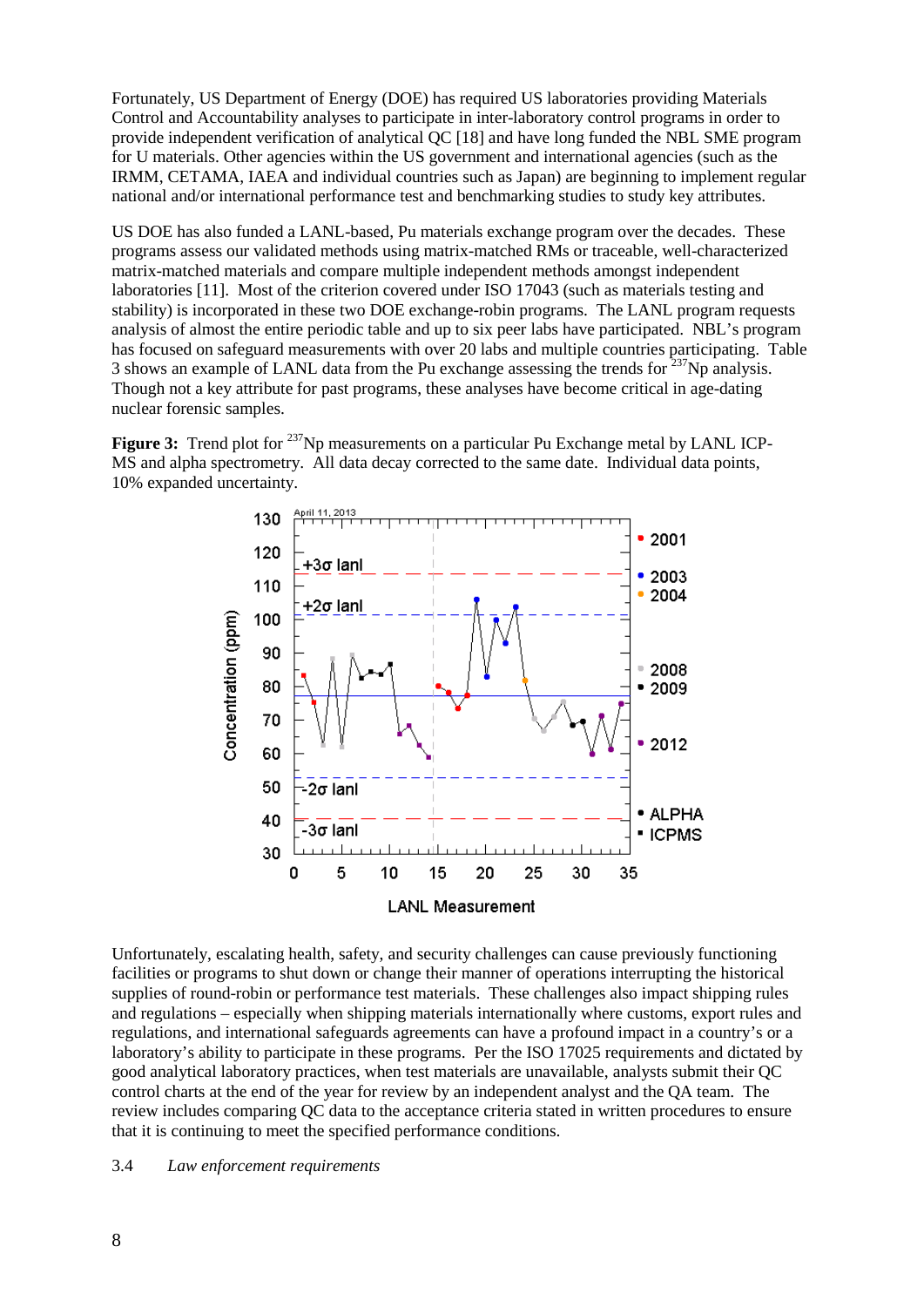All forensic science must meet requirements of certainty such as maintaining a chain-of-custody, ensuring sample integrity, applying corroborating methods of analysis, and rigorously validating sensitivity and selectivity. Nuclear forensics often requires rapid analysis of unique samples with additional safety and security requirements. In the US, analytical reports must follow Rules 701 and 706 of the Federal Rules of Evidence [5]. To meet these requirements, the reasoning and methodology must be scientifically valid, properly applied, and have relatively widespread acceptance within the scientific community. In addition, the techniques used must be previously tested, have existing standards, and known error rates (uncertainties) [5].

The gap related to calculation of uncertainties proved to be the most challenging, not specifically for the implementation of ISO 17025 itself, but because of customer requirements. The customer required uncertainties be calculated using the GUM rather than reporting the simpler standard deviation from repeat measurements or historical method uncertainty that many programs typically request. The generation of these reports for forensic samples can be complex, labor intensive, and require additional experimentation to provide legal support for the data used in the uncertainty models. Once initially trained on GUM, analysts reviewed existing QC data to determine uncertainty factors for the models' variables. For variables that did not have historical QC data, experiments were designed to not only understand the measurement systems in greater detail, but to provide the required information for the GUM models in order to calculate both Type A and Type B uncertainties. Finally, independent peer review of the GUM models has resulted in greatly improved models that capture known sources uncertainties for the techniques being modeled.

In addition, participation in the nuclear forensic program necessitated the development of detailed data packages. Traditionally, data packages included relevant general information in support of the results. However, with the potential for legal review, a procedure for the development of a full casebook was written. The casebook procedure details the need to include, at the time of the report, all measuring and testing equipment and associated calibrations, information sufficient for traceability reconstruction, chain-of-custody documentation, raw data, associated correspondences, etc. Understandably, these data package requirements create a significant amount of additional work.

### **4 Conclusions**

Drawing guidance from the NIST and NBL, the US nuclear forensic community is working to define and develop the well-characterized reference materials necessary to ensure the integrity of critical forensic measurements. LANL, has assisted the global community of nuclear forensic analysis by repackaging, providing measurements for re-certification, and producing these pedigreed materials to assure traceability and validation for measurements. In addition, the analytical chemistry resources at LANL have continued to validate historical methods, update protocols, and apply law enforcement requirements to forensic samples while achieving and maintaining ISO 17025 accreditation.

### **ACKNOWLEDGEMENTS**

Multiple agencies within the US Department of Energy National Nuclear Security Administration (NNSA), US Federal Bureau of Investigation (FBI), and the US Department of Homeland Security-Domestic Nuclear Detection Office (DHS-DNDO) supported the work described. Los Alamos National Laboratory is operated by Los Alamos National Security, LLC for the U.S. Department of Energy under Contract number DE-AC52-06NA25396. We would like to thank FBI: James Blankenship, Kevin McLeary; NBL: Richard Essex, Peter Mason; NNSA: Steve Goldberg, Steve LaMont, Heather Dion; DHS: Jeffery Morrison; NIST: Jacqueline Mann; LLNL: Michael Kristo; LANL: Chris Worley, Elmer Lujan, Mariam Thomas, Khal Spencer, and Kathy Garduno.